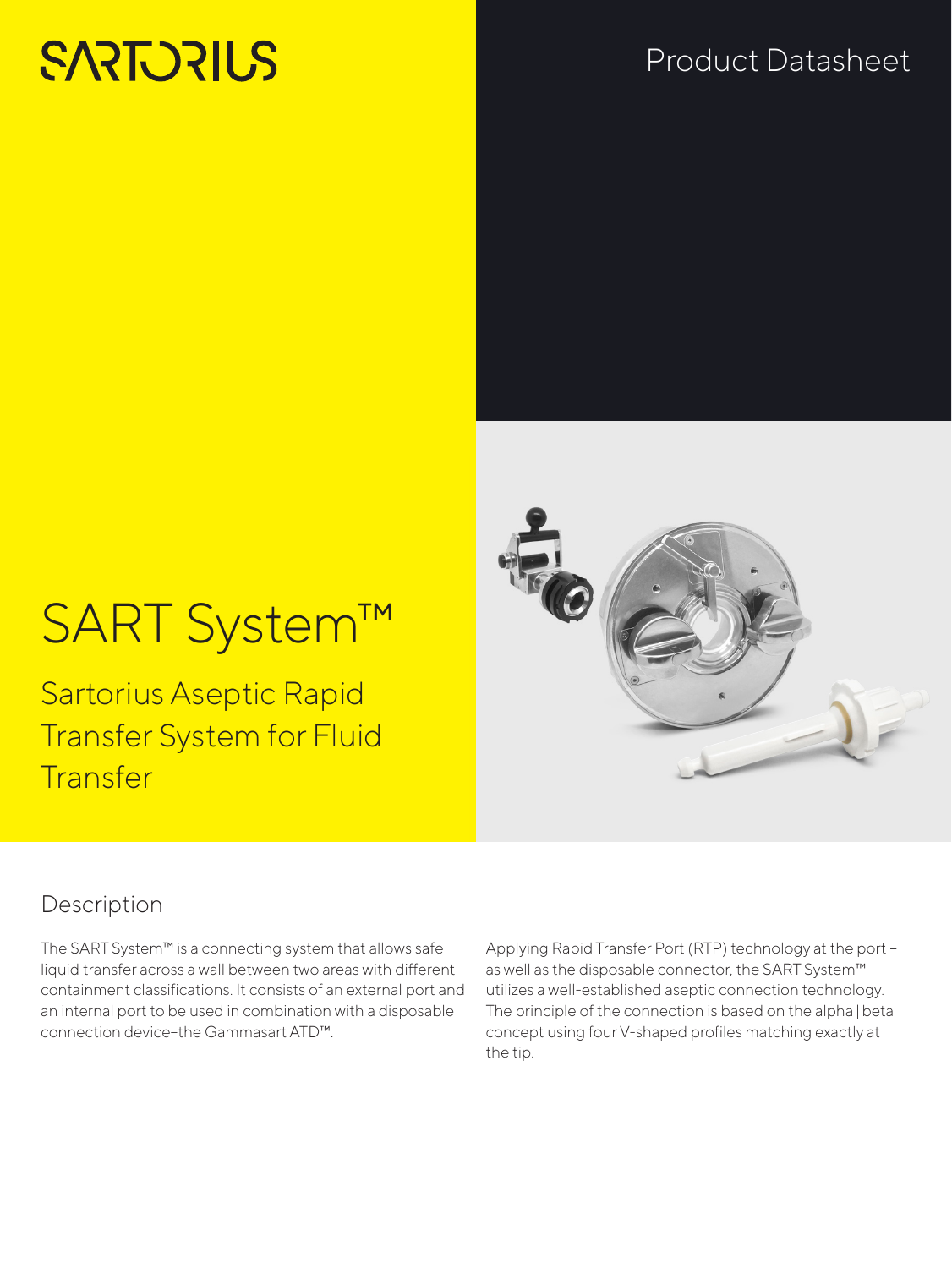### Key Features and Benefits

| 100% air leak test of the<br>connector device and the<br>port                                                          | Assurance of integrity                          |
|------------------------------------------------------------------------------------------------------------------------|-------------------------------------------------|
| Extensive qualification of the<br>systems                                                                              | Proven robustness                               |
| Gammasart ATD™ allows up to<br>3 connections disconnections<br>of traditionnal vessels or fully<br>disposable systems. | Flexible operations                             |
| Integrated securities                                                                                                  | Error-proof and safe aseptic<br>transfer system |

### Applications

The SART System™ has been developed to facilitate liquid aseptic transfer from:

- $\blacksquare$  a clean room into a protected environment (Isolator, Restricted Access Barrier System | RABS).
- a lower classified clean room or even corridor into a class A-ISO 5 clean room



### Highest assurance of integrity

The SART System™ and the Gammasart ATD™ connector have been extensively qualified for use in critical applications within biopharmaceutical manufacturing processes. The Gammasart ATD™ connectors are 100 percent air leak-tested as a condition of lot release. In addition, the internal port of the SART System™ is tested at 350 mBars. A validation guide is available.

### Proven robustness

The SART System™ is based on a well-established alpha|beta concept to allow for reliable and secured fluid transfer while maintaining the integrity of the critical area–isolators, RABS, and cleanrooms. The SART System™ has been extensively qualified to ensure the robustness of the connection and grade-A environment continuity for aseptic processing. The Gammasart ATD™ connector design has been reviewed to improve the tightness of the connection, providing increased robustness of the assembly.

### Flexible, single-use devices

The disposable Gammasart ATD™ connector may be opened and re-used up to three times. Multiple transfers of different volumes can be processed without the need for re-sterilization. The disposable Gammasart ATD™ connector may be sterilized by autoclave or gamma irradiation, enabling use with either traditional vessels or fully disposable fluid-handling technologies.

### Error-proof and safe aseptic transfer system

The port is equipped with mechanical interlock systems that prevent an accidental opening without the Gammasart ATD™ connector in place and accidental release of the outer part of the connector. In the event of a stoppage on a filling line, the Gammasart ATD™ connector allows the bulk to be safely removed from the line, stored, and reconnected later.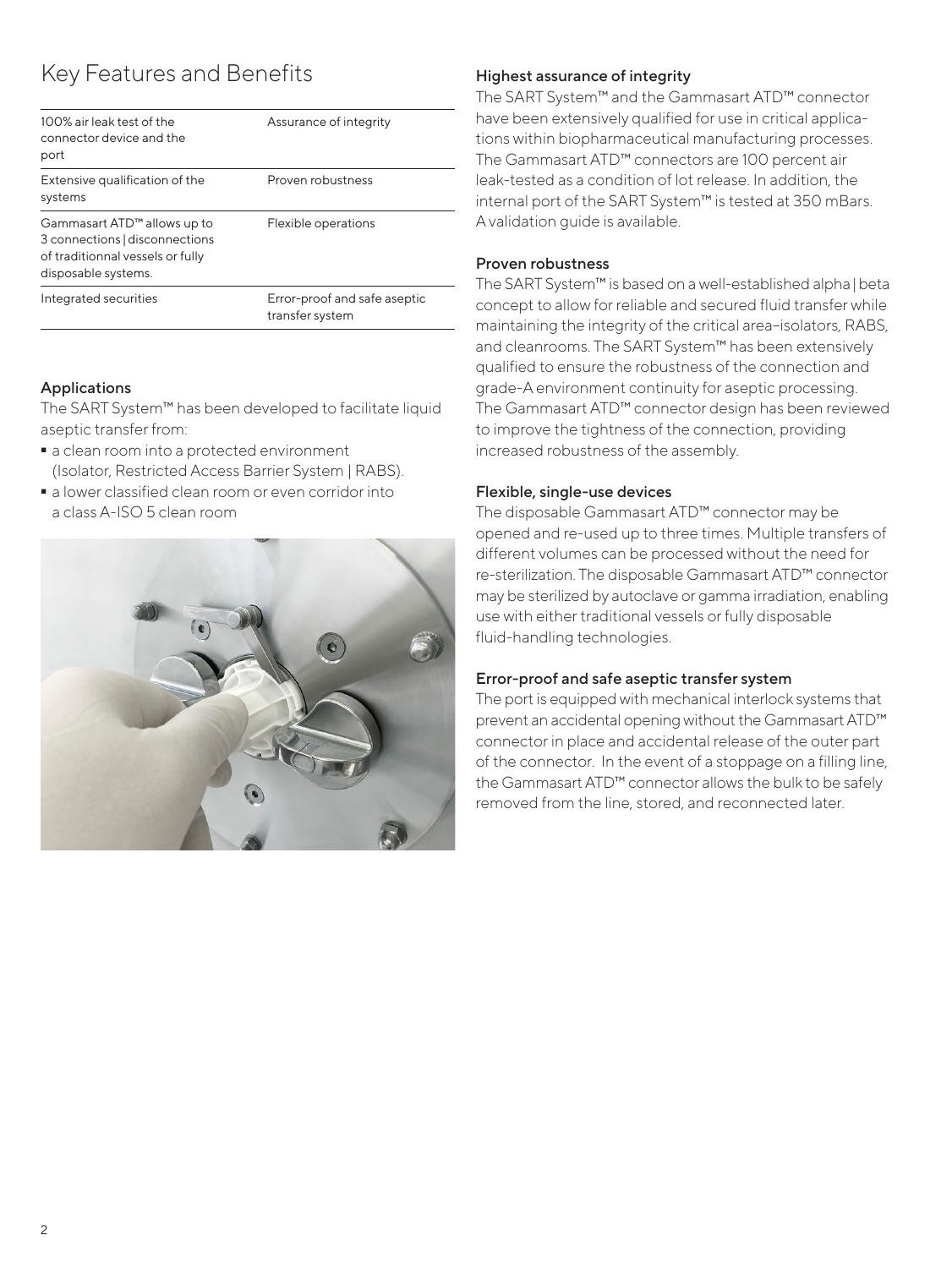# Technical Specifications

### External Port

| Port material             | Stainless Steel 316L                                                                             |
|---------------------------|--------------------------------------------------------------------------------------------------|
| Seal material             | Silicone                                                                                         |
| Installation requirements | Wall thickness:<br>3 – 6 mm   0.08 – 0.23 in.<br>Not suitable for installation on<br>glass wall. |
| Dimensions                | Diameter: 159 mm<br>Thickness: 24 mm                                                             |



SART System™ external port

#### Internal Port

Material Material Stainless Steel 316L, PEEK

Dimensions Length with straight arm: 200 mm Radius when arm claimed: 110 mm



| Overmolded seal material |                                                                            |
|--------------------------|----------------------------------------------------------------------------|
|                          | Thermoplastic Elastomer (TPE)<br>THERMOI AST <sup>®</sup> M<br>TM6ADT S102 |

#### Sterilization

Supplied non-sterile or gamma-irradiated at 25–45kGy. Irradiated devices shall not be re-irradiated.

| Gamma irradiation | $\leq$ 50kGy                                                                                         |
|-------------------|------------------------------------------------------------------------------------------------------|
| Autoclaving       | Can afford sterilization by<br>autoclave.<br>Max recommended treatment:<br>30 min at 121 °C (250 °F) |

#### Dimensions

| External side | %" hose barb connection         |
|---------------|---------------------------------|
| Inner side    | $\frac{3}{8}$ " tube connection |



Gammasart ATD™ connector